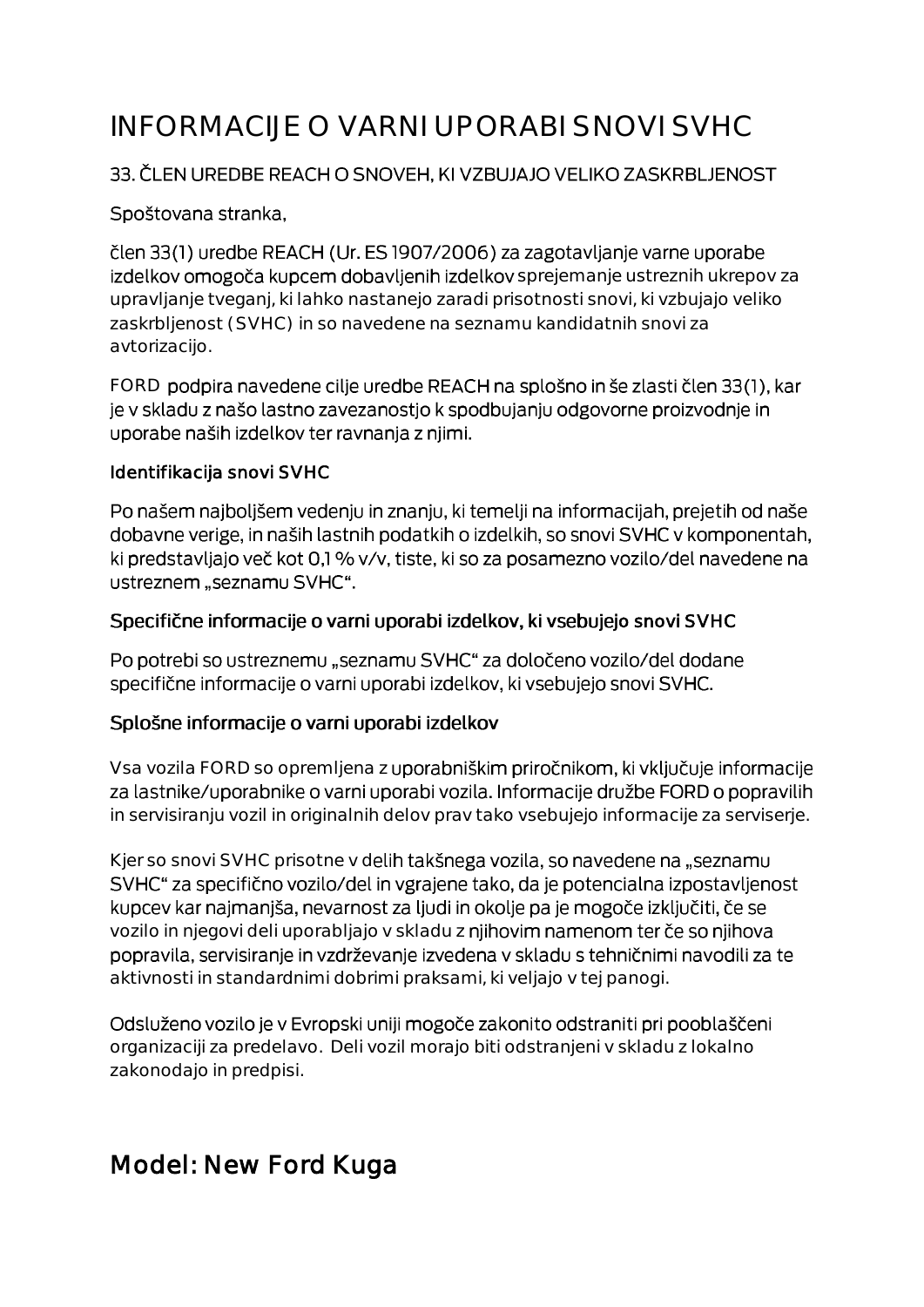## Seznam SVHC na podlagi seznama kandidatnih snovi ECHA, ki velja od 1. januar 2022

# Specifične informacije o varni uporabi izdelkov, ki vsebujejo snovi SVHC

Specifične informacije o varni uporabi niso potrebne - upoštevajte splošne informacije o varni uporabi izdelkov.

| <b>Commodity</b>                                                        | <b>REACH SVHCs</b>                                                              |
|-------------------------------------------------------------------------|---------------------------------------------------------------------------------|
| <b>A/C Compressor</b>                                                   | Lead[7439-92-1]                                                                 |
|                                                                         | Silicic acid, lead salt[11120-22-2]                                             |
| A/C Lines, Receiver Drier and<br><b>Accumulator</b>                     | Lead[7439-92-1]                                                                 |
| <b>ABS/ESC Module</b>                                                   | Lead[7439-92-1]                                                                 |
| <b>Accessories</b>                                                      | 1,2-Dimethoxyethane[110-71-4]                                                   |
|                                                                         | 4,4'-Isopropylidenediphenol[80-05-7]                                            |
|                                                                         | Lead[7439-92-1]                                                                 |
|                                                                         | Octamethylcyclotetrasiloxane[556-67-2]                                          |
| <b>Active and Air Suspension</b>                                        | Lead[7439-92-1]                                                                 |
| <b>Adaptive Cruise Control</b>                                          | 1,3,5-Tris(oxiranylmethyl)-1,3,5-triazine-2,4,6(1H,3H,5H)-<br>trione[2451-62-9] |
|                                                                         | Lead[7439-92-1]                                                                 |
| <b>Air Brakes</b>                                                       | Lead[7439-92-1]                                                                 |
| <b>AIS - Air Cleaner and Low</b><br><b>Pressure Ducts</b>               | Lead[7439-92-1]                                                                 |
| <b>AIS - High Pressure Ducts</b>                                        | Lead[7439-92-1]                                                                 |
| <b>Alternator</b>                                                       | Lead[7439-92-1]                                                                 |
| Antenna                                                                 | Lead[7439-92-1]                                                                 |
| Appliques (Pillar, Decklid,<br>Roof)                                    | C,C'-azodi(formamide)[123-77-3]                                                 |
|                                                                         | Lead[7439-92-1]                                                                 |
| <b>Audio and Navigation Head</b><br><b>Units</b>                        | Lead[7439-92-1]                                                                 |
| Axle                                                                    | Boric acid[10043-35-3]                                                          |
|                                                                         | Lead[7439-92-1]                                                                 |
| <b>Battery</b>                                                          | Lead[7439-92-1]                                                                 |
| <b>Body Moldings - Roof Rack</b>                                        | C,C'-azodi(formamide)[123-77-3]                                                 |
| <b>Body Structure -</b><br><b>Decklid/Liftgate (incl</b><br>Hinge/Supt) | Dicyclohexyl-phthalate[84-61-7]                                                 |
|                                                                         | Lead[7439-92-1]                                                                 |
| <b>Body Structure - Floor Pan -</b><br><b>Front Floor and Side Sill</b> | Diboron-trioxide[1303-86-2]                                                     |
|                                                                         | Lead[7439-92-1]                                                                 |
|                                                                         | Refractory ceramic fibres[142844-00-6]                                          |
| <b>Body Structure - Floor Pan -</b><br><b>Rear Floor</b>                | Lead[7439-92-1]                                                                 |
| Bodyside, Wheel Arch,<br><b>Rocker Moldings</b>                         | Lead[7439-92-1]                                                                 |
| <b>Brake Actuation</b>                                                  | C,C'-azodi(formamide)[123-77-3]                                                 |
|                                                                         | Lead[7439-92-1]                                                                 |
| <b>Brake Tubes and Hoses</b>                                            | Lead[7439-92-1]                                                                 |
| <b>Brakes - Caliper &amp; Anchor</b><br><b>Brkt Assy (Front, Rear)</b>  | 2-Methylimidazole[693-98-1]                                                     |
|                                                                         | Lead[7439-92-1]                                                                 |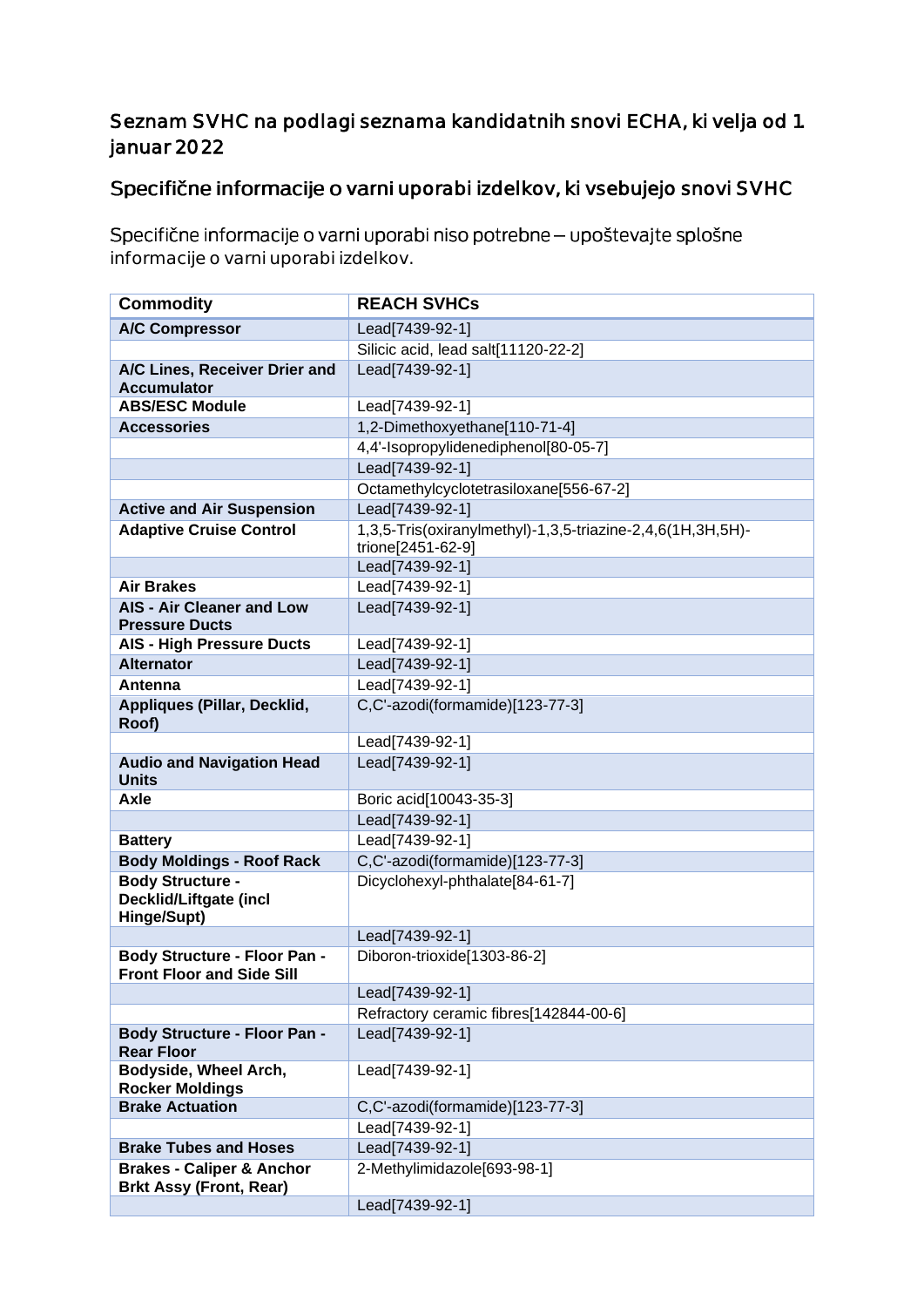| <b>CCB (IP cross car beam)</b>                                         | Lead[7439-92-1]                                                                                 |
|------------------------------------------------------------------------|-------------------------------------------------------------------------------------------------|
| <b>CHMSL</b>                                                           | Dicyclohexyl-phthalate[84-61-7]                                                                 |
| <b>Combined Sensing Module</b>                                         | 1,2-Dimethoxyethane[110-71-4]                                                                   |
| <b>Console Floor/Rear</b>                                              | 6,6'-Di-tert-butyl-2,2'-methylenedi-p-cresol[119-47-1]                                          |
| <b>Cooling Fans</b>                                                    | Lead[7439-92-1]                                                                                 |
| <b>Cooling Hoses &amp; Bottles</b>                                     | Lead[7439-92-1]                                                                                 |
| <b>Door Handles</b>                                                    | 1-Methyl-2-pyrrolidone[872-50-4]                                                                |
| Driveshaft(s)                                                          | 6,6'-Di-tert-butyl-2,2'-methylenedi-p-cresol[119-47-1]                                          |
|                                                                        | C,C'-azodi(formamide)[123-77-3]                                                                 |
| <b>EDS Wiring Assembly &amp;</b>                                       | 4,4'-Isopropylidenediphenol[80-05-7]                                                            |
| <b>Components</b>                                                      |                                                                                                 |
|                                                                        | Decamethylcyclopentasiloxane[541-02-6]                                                          |
|                                                                        | Lead[7439-92-1]                                                                                 |
| <b>EGR System (Gas/Diesel)</b><br><b>Electro/Mechanical Devices</b>    | Lead[7439-92-1]                                                                                 |
|                                                                        | Lead[7439-92-1]                                                                                 |
| <b>Electro/Mechanical Devices -</b><br><b>Reception</b>                | Lead[7439-92-1]                                                                                 |
| <b>Electronic Control Panel and</b>                                    | Lead[7439-92-1]                                                                                 |
| <b>CCH</b>                                                             |                                                                                                 |
|                                                                        | N,N-Dimethylacetamide[127-19-5]                                                                 |
| <b>Electronic Modules - Displays</b>                                   | Lead[7439-92-1]                                                                                 |
| <b>Electronic Modules - Door</b><br>Zone                               | Lead[7439-92-1]                                                                                 |
| <b>Electronic Modules -</b><br>Headlamp                                | Lead[7439-92-1]                                                                                 |
| <b>Electronic Modules - Power</b><br>Decklid/Liftgate (PLG)            | Lead[7439-92-1]                                                                                 |
| <b>Electronic Modules -</b>                                            | Lead[7439-92-1]                                                                                 |
| <b>Suspension</b>                                                      |                                                                                                 |
| <b>Electronic Modules - SYNC</b>                                       | 2-Methylimidazole[693-98-1]                                                                     |
|                                                                        | Lead[7439-92-1]                                                                                 |
| <b>Engine Covers and Badges</b>                                        | Lead[7439-92-1]                                                                                 |
| <b>Engine Sealing (Including</b><br>head gaskets)                      | Lead[7439-92-1]                                                                                 |
| <b>Engine Water Pumps</b>                                              | Lead[7439-92-1]                                                                                 |
| <b>Evaporator and Blower</b><br><b>Assemby (HVAC Module)</b>           | 4,4'-Isopropylidenediphenol[80-05-7]                                                            |
|                                                                        | Lead[7439-92-1]                                                                                 |
|                                                                        | Refractory ceramic fibres[142844-00-6]                                                          |
| <b>Exhaust Cold End (Muffler &amp;</b><br><b>Output Pipe Assembly)</b> | Lead[7439-92-1]                                                                                 |
| <b>FEAD</b>                                                            | Lead[7439-92-1]                                                                                 |
| <b>Fuel Canister Assembly</b>                                          | Lead[7439-92-1]                                                                                 |
| <b>Fuel Door</b>                                                       | Lead[7439-92-1]                                                                                 |
| <b>Fuel Injection</b>                                                  | Lead[7439-92-1]                                                                                 |
| <b>Fuel Lines</b>                                                      | 2,4-Di-tert-butyl-6-(5-chlorobenzotriazol-2-yl)phenol[3864-99-1]                                |
|                                                                        | 6,6'-Di-tert-butyl-2,2'-methylenedi-p-cresol[119-47-1]                                          |
|                                                                        | Lead[7439-92-1]                                                                                 |
| <b>Fuel Tanks</b>                                                      | Lead[7439-92-1]                                                                                 |
| Half Shaft(s)                                                          | Lead[7439-92-1]                                                                                 |
| <b>Headlamp / Side Marker</b>                                          | 1,3,5-Tris(oxiranylmethyl)-1,3,5-triazine-2,4,6(1H,3H,5H)-<br>trione[2451-62-9]                 |
|                                                                        | Diboron-trioxide[1303-86-2]                                                                     |
|                                                                        | Lead[7439-92-1]                                                                                 |
| <b>Headlamp Jet Wash</b>                                               | 2-ethylhexyl 10-ethyl-4,4-dioctyl-7-oxo-8-oxa-3,5-dithia-4-<br>stannatetradecanoate[15571-58-1] |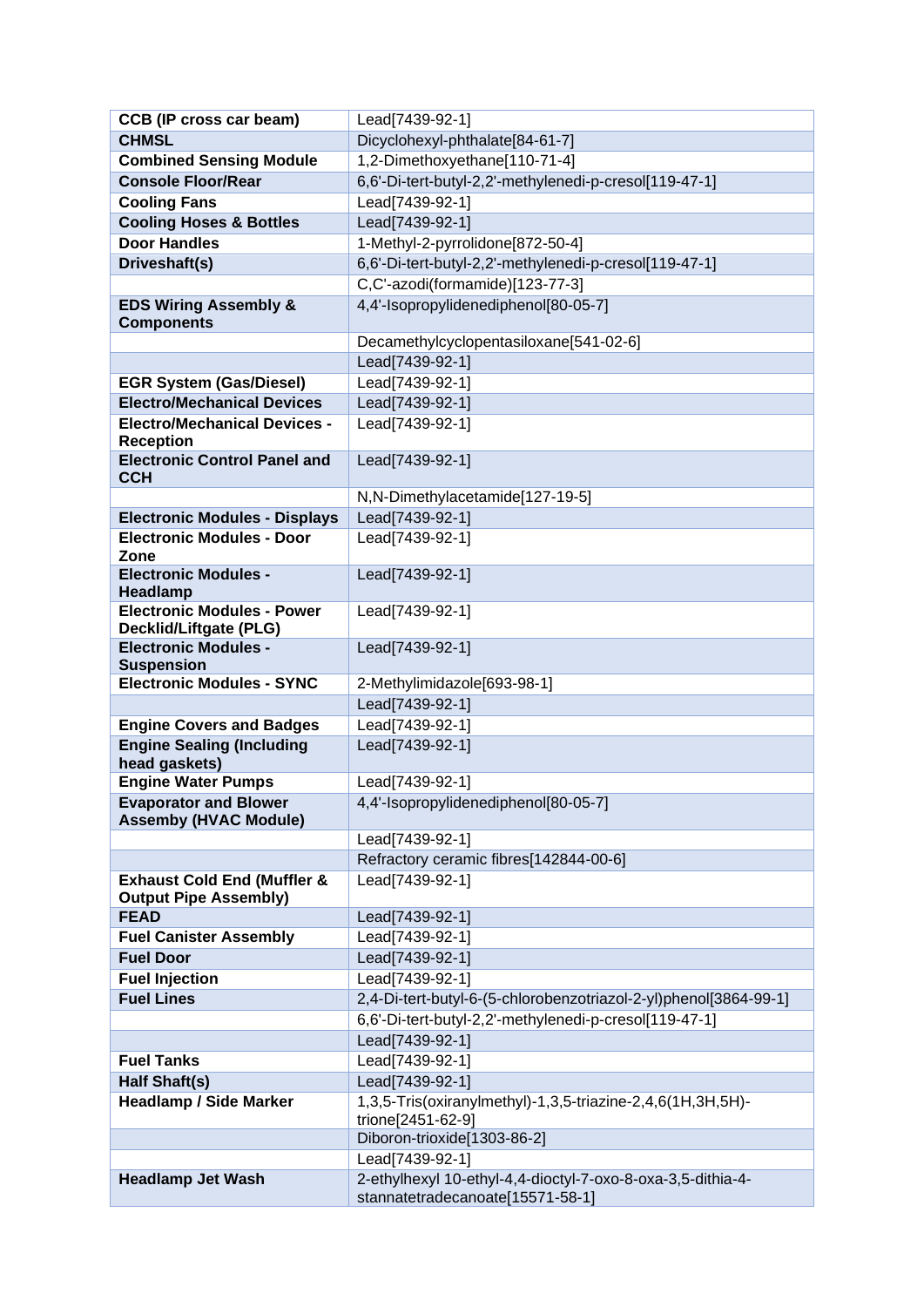| <b>Hinges and Checks - Side</b>                    | Cobalt sulphate[10124-43-3]                                                     |
|----------------------------------------------------|---------------------------------------------------------------------------------|
| Door                                               |                                                                                 |
| I/S Mirror                                         | Lead[7439-92-1]                                                                 |
| <b>Instrument Cluster</b>                          | 4-Methylcyclohexyl-1,6-dicarboxylic acid anhydride[19438-60-9]                  |
|                                                    | Lead[7439-92-1]                                                                 |
| <b>Interior Lighting</b>                           | 4,4'-Isopropylidenediphenol[80-05-7]                                            |
|                                                    | Lead[7439-92-1]                                                                 |
| Latches - Hood, Decklid and                        | Lead[7439-92-1]                                                                 |
| <b>Liftgate Latches</b><br><b>Locks</b>            | Lead[7439-92-1]                                                                 |
| <b>Luggage and Interior Cargo</b>                  | Octamethylcyclotetrasiloxane[556-67-2]                                          |
| <b>Management/Covers</b>                           |                                                                                 |
| <b>Mirrors</b>                                     | Lead[7439-92-1]                                                                 |
| <b>Moonroof</b>                                    | Lead[7439-92-1]                                                                 |
| <b>Park Assist</b>                                 | Lead[7439-92-1]                                                                 |
| <b>Pedestrian Alert System</b>                     | Lead[7439-92-1]                                                                 |
| (PAS)                                              |                                                                                 |
|                                                    | N,N-Dimethylacetamide[127-19-5]                                                 |
| <b>Powertrain Control Module</b>                   | 4,4'-Isopropylidenediphenol[80-05-7]                                            |
| (PCM/EEC/ ECM)                                     |                                                                                 |
|                                                    | Lead[7439-92-1]                                                                 |
| <b>PT Mounts</b>                                   | 1-Methyl-2-pyrrolidone[872-50-4]                                                |
|                                                    | Lead[7439-92-1]                                                                 |
| <b>PT Sensors</b>                                  | Lead[7439-92-1]                                                                 |
| PTU (FWD)                                          | Lead[7439-92-1]                                                                 |
| <b>Rain and Daylight Sensor</b>                    | 1,3,5-Tris(oxiranylmethyl)-1,3,5-triazine-2,4,6(1H,3H,5H)-<br>trione[2451-62-9] |
| <b>Restraint Electronics</b>                       | Lead[7439-92-1]                                                                 |
|                                                    | C,C'-azodi(formamide)[123-77-3]                                                 |
|                                                    |                                                                                 |
| <b>Sealing - Door Dynamic Seals</b>                |                                                                                 |
|                                                    | Imidazolidine-2-thione[96-45-7]                                                 |
| <b>Seat Belts (Front and Rear)</b>                 | 6,6'-Di-tert-butyl-2,2'-methylenedi-p-cresol[119-47-1]                          |
| Seats - Foam - Cut and Sew                         | Lead[7439-92-1]                                                                 |
| <b>Seats - Structures</b>                          | C,C'-azodi(formamide)[123-77-3]                                                 |
|                                                    | 2-Methyl-1-(4-methylthiophenyl)-2-morpholinopropan-1-<br>one[71868-10-5]        |
|                                                    | Lead[7439-92-1]                                                                 |
|                                                    | Octamethylcyclotetrasiloxane[556-67-2]                                          |
| <b>Shifter Cables/Brackets -</b>                   | Lead[7439-92-1]                                                                 |
| Auto                                               |                                                                                 |
| <b>Shock Absorbers</b>                             | Lead[7439-92-1]                                                                 |
| <b>Side and Rear Vision (BLIS)</b>                 | Lead[7439-92-1]                                                                 |
|                                                    | Octamethylcyclotetrasiloxane[556-67-2]                                          |
| <b>Smart Data Link Module</b>                      | Lead[7439-92-1]                                                                 |
| <b>Speakers / Tweeters</b>                         | Imidazolidine-2-thione[96-45-7]                                                 |
|                                                    | N,N-Dimethylacetamide[127-19-5]                                                 |
| <b>Spoiler</b>                                     | C,C'-azodi(formamide)[123-77-3]                                                 |
| <b>Steering Column</b>                             | Lead[7439-92-1]                                                                 |
| <b>Steering Gear and Linkage</b>                   | 6,6'-Di-tert-butyl-2,2'-methylenedi-p-cresol[119-47-1]                          |
| <b>Steering Wheel, Drive Air Bag</b>               | Lead[7439-92-1]                                                                 |
| <b>Suspension Link</b>                             | Imidazolidine-2-thione[96-45-7]                                                 |
| <b>Components</b><br><b>Switches - General Use</b> | Lead[7439-92-1]                                                                 |
| <b>Switches - Headlamp.</b>                        | Lead[7439-92-1]                                                                 |
| <b>Window &amp; Door</b>                           |                                                                                 |
| <b>Switches - Steering Column</b>                  | 4,4'-Isopropylidenediphenol[80-05-7]<br>Lead[7439-92-1]                         |